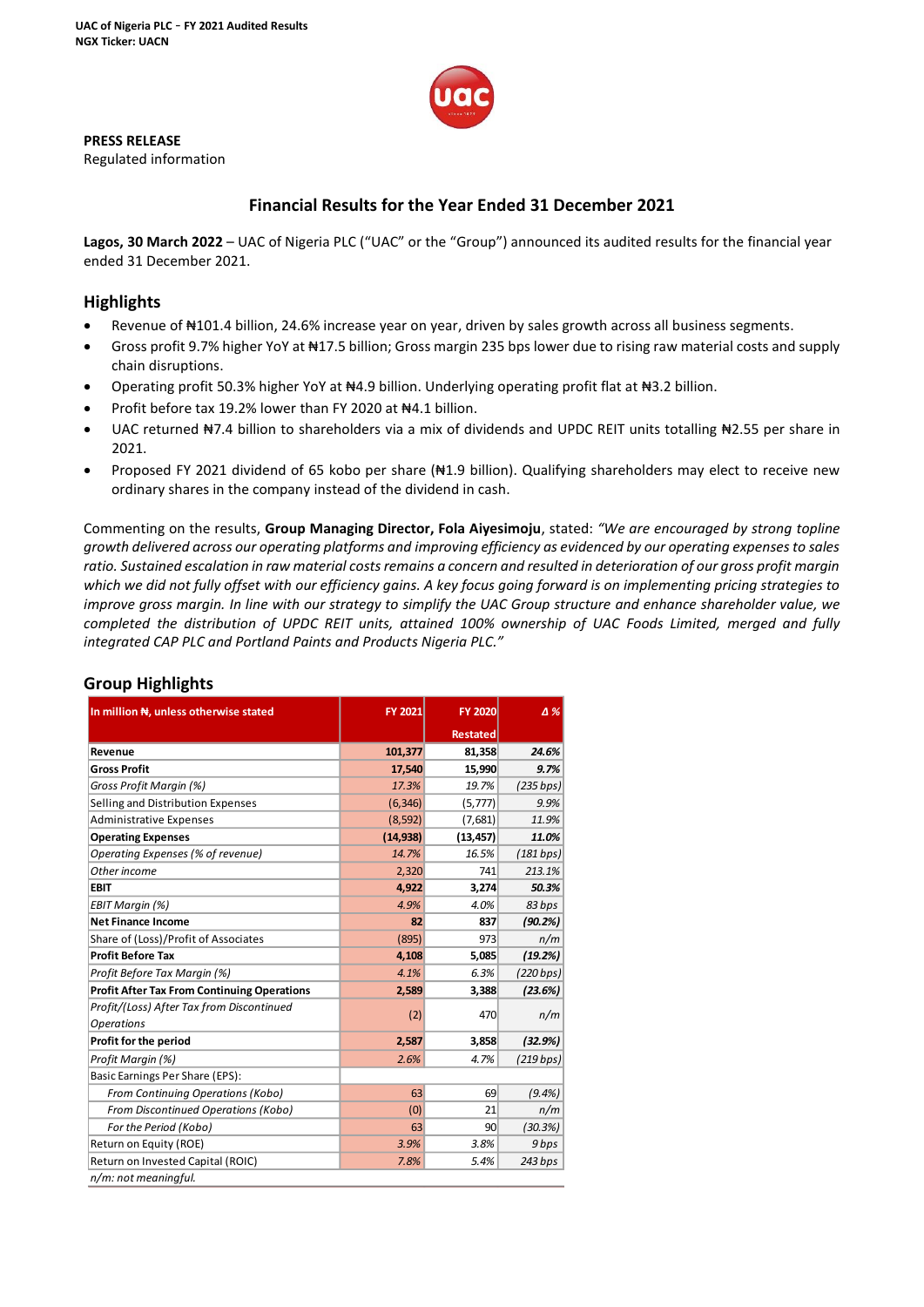|                       | <b>Dec-21</b> | <b>Dec-20</b> |           |
|-----------------------|---------------|---------------|-----------|
| Quick Ratio           | 0.5x          | 1.3x          | (0.8x)    |
| Current Ratio         | 1.3x          | 2.1x          | (0.8x)    |
| Gearing               | 39%           | 7%            | 3,218 bps |
| Total Assets / Equity | 1.9x          | 1.5x          | 0.4x      |
| Net Debt / EBITDA     | 1.1x          | (3.4x)        | 4.6x      |
| Free Cash Flow        | (18,906)      | (3,044)       | (15, 863) |

## **Accounting Changes**

The following transactions in respect of subsidiary and associate companies are responsible for key accounting changes in 2021 compared to 2020:

- 1. UAC disposed significant interest in UPDC PLC (UPDC) in Q4 2020, consequently UPDC, which was accounted for as a discontinued operation in the Group's Statement of Profit or Loss (PorL) for 9 months in 2020, became an associate company in Q4 2020. As such, the 2021 share of loss from associates represents UAC Group's share of loss from UPDC and MDS Logistics Limited (MDS) while the 2020 share of profit from associates relates to the Group's share of profit from MDS (for the full year) and UPDC (for Q4 only).
- 2. The merger between Chemical and Allied Products PLC (CAP) and Portland Paints and Products Nigeria PLC (PPNP) was effective on 1 July 2021. UAC's shareholding in the enlarged, post-merger, CAP is 56.54%.
- 3. In September 2021, UAC acquired Tiger Brands Limited's minority shareholding (49%) in UAC Foods Limited (UFL) for a cash consideration of N3.92 billion. UFL is now a wholly owned subsidiary of UAC.
- 4. In November 2021, UAC distributed 649,392,661 UPDC REIT units to its shareholders on a pro rata basis via a Scheme of Arrangement. UAC no longer owns any UPDC REIT units.

## **Group Performance and Financial Review: FY 2021**

**Revenue** in 2021 increased 24.6% YoY to ₦101.4 billion supported by sales growth across all operating segments. Animal Feeds and Other Edibles segment (+15.7% YoY) driven by price increases to offset rising raw material costs. Paints segment (+47.3% YoY) on account of higher volumes and price increase compared to 2020 which was impacted by limited sales due to the restrictions in the movement of people and goods in Q2 2020. Packaged Food and Beverages segment (+33.0% YoY) driven by volume growth in the snacks, water and dairy categories; and the Quick Service Restaurants segment (+44.5% YoY) driven by additions to company-owned restaurants (corporate stores) and improved performance of existing stores.

**Gross profit** in 2021 increased by 9.7% YoY to ₦17.5 billion and gross profit margin declined 235 basis points to 17.3%. Margin compression was largely on account of input cost escalation across all businesses.

**Operating profit** was ₦4.9 billion in 2021, 50.3% higher than the ₦3.3 billion recorded in 2020. The increase is attributable to unrealised fair value gain on investment properties (#1.1 billion), dividend income from UPDC REIT (#245 million), and fair value gain on unbundling of the UPDC REIT units to shareholders (N324 million). Adjusting for these, UAC's underlying operating profit was broadly flat year on year at ₦3.2 billion. **Operating expenses** as a percentage of sales improved by 181 basis points to 14.7%. The Group recorded higher finance costs on account of increased short-term borrowings in the Animal Feeds and Other Edibles segment to support efforts to build inventory.

Profitability was impacted by losses from associate companies (UPDC and MDS) in 2021 versus a profit from associates in 2020. **Profit before tax** was ₦4.1 billion, 19.2% lower than the ₦5.1 billion recorded in 2020. **Profit after Tax from continuing operations** was ₦2.6 billion compared to ₦3.4 billion in 2020. **Total profit for the period** was ₦2.6 billion in 2021 compared to ₦3.9 billion reported in 2020. UAC recorded ₦470 million profit from discontinued operations in 2020 which impacts year on year comparison. **Earnings per share from continuing operations** for 2021 was 63 kobo, 9.4% lower than 69 kobo recorded in 2020.

**Free Cash Flow** for the period was negative ₦18.9 billion in 2021, compared with negative ₦3.0 billion in 2020. Free cashflow was impacted by the strategy to increase inventory levels in the Animal Feeds & Other Edibles, Paints, and Packaged Food and Beverages segments.

**Return on Equity** from continuing operations at the end of December 2021 was 3.9%, compared to 3.8% in 2020. **Return on Invested Capital (ROIC)** was 243 basis points higher at 7.8% (2020: 5.4%).

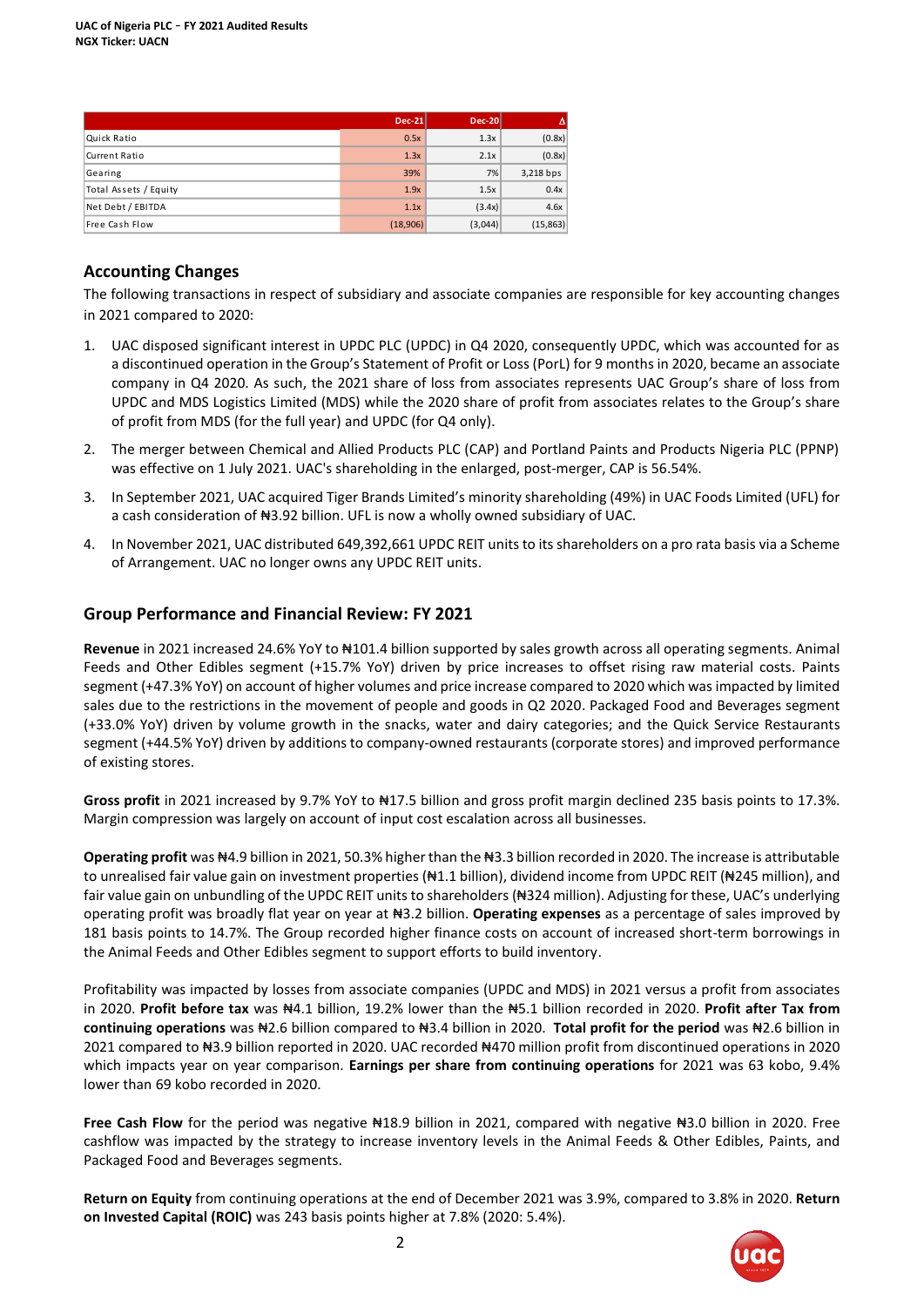# **Segment Performance<sup>1</sup>**

| <b>Revenue (% and Nm)</b>                          | <b>FY 2021</b> | <b>FY 2020</b> | $\Delta\%$ |
|----------------------------------------------------|----------------|----------------|------------|
| Animal Feeds and Other Edibles                     | 62,711         | 54,224         | 15.7%      |
| Paints                                             | 15,355         | 10,425         | 47.3%      |
| Packaged Food and Beverages                        | 23,751         | 17,853         | 33.0%      |
| <b>Quick Service Restaurants</b>                   | 2,208          | 1,528          | 44.5%      |
| Earnings /(Loss) before Interest & Tax - EBIT (Nm) | FY 2021        | <b>FY 2020</b> | $\Delta$ % |
| Animal Feeds and Other Edibles                     | 2,541          | 2,050          | 23.9%      |
| Paints                                             | 1,440          | 1,248          | 15.3%      |
| Packaged Food and Beverages                        | 1,393          | 1,353          | 3.0%       |
| <b>Quick Service Restaurants</b>                   | (525)          | (48)           | 1003.1%    |
| Profit/ (Loss) Before Tax - PBT (Nm)               | <b>FY 2021</b> | <b>FY 2020</b> | $\Delta$ % |
| Animal Feeds and Other Edibles                     | 1,195          | 1,712          | (30.2%)    |
| Paints                                             | 1,693          | 1,470          | 15.2%      |
| Packaged Food and Beverages                        | 1,452          | 1,377          | 5.5%       |
| <b>Quick Service Restaurants</b>                   | (509)          | (57)           | 791.0%     |

# **Animal Feeds and Other Edibles**

Revenue from the Animal Feeds and Other Edibles segment increased 15.7% YoY to #62.7 billion in 2021 (2020: #54.2 billion) on account of prices increases across all product categories (poultry, fish feed, oils, and concentrates) in response to escalating costs. The Animal Feeds and Other Edibles segment continues to benefit from import restrictions resulting in customers migrating from imported brands to locally produced brands.

Operating profit increased 23.9% to ₦2.5 billion (2020: ₦2.0 billion) on account of price increases to offset higher raw material costs, as well as lower operating expenses YoY. Since the outbreak of COVID-19, Grand Cereals Limited and Livestock Feeds PLC have embarked on operational improvements in power consumption and cost saving initiatives focused on reducing distribution expenses.

The segment recorded a N1.2 billion Profit before Tax in 2021 compared to N1.7 billion Profit before Tax in 2020, impacted by higher finance costs to support inventory purchases.

## **Paints**

**Corporate action update:** The merger between Chemical and Allied Products PLC (CAP) and Portland Paints and Products Nigeria PLC (Portland Paints) was completed on 1 July 2021 with CAP being the surviving enlarged entity. As a result, CAP and Portland Paints now operate as one legal entity.

**Recent developments:** Mrs. Bolarin Okunowo was appointed Managing Director of CAP with effect from 1 December 2021 following the retirement of Mr. David Wright.

## **Financial review: FY 2021**

The Paints segment reported revenue growth of 47.3% YoY to #15.4 billion in 2021. Revenue growth was on account of strong volume growth and price increases taken in the second half of 2021. Performance in 2020, being the comparative period last year, was impacted by COVID-19 related restrictions that limited sales in Q2 2020. Operating profit was 15.3% higher at  $\text{H1.4}$  billion as a result of revenue growth and operating income, offset by increased operating expenses and non-recurring merger restructuring costs in 2021. Profit before Tax was N1.7 billion in 2021, 15.2% higher than the N1.47 billion recorded in 2020.

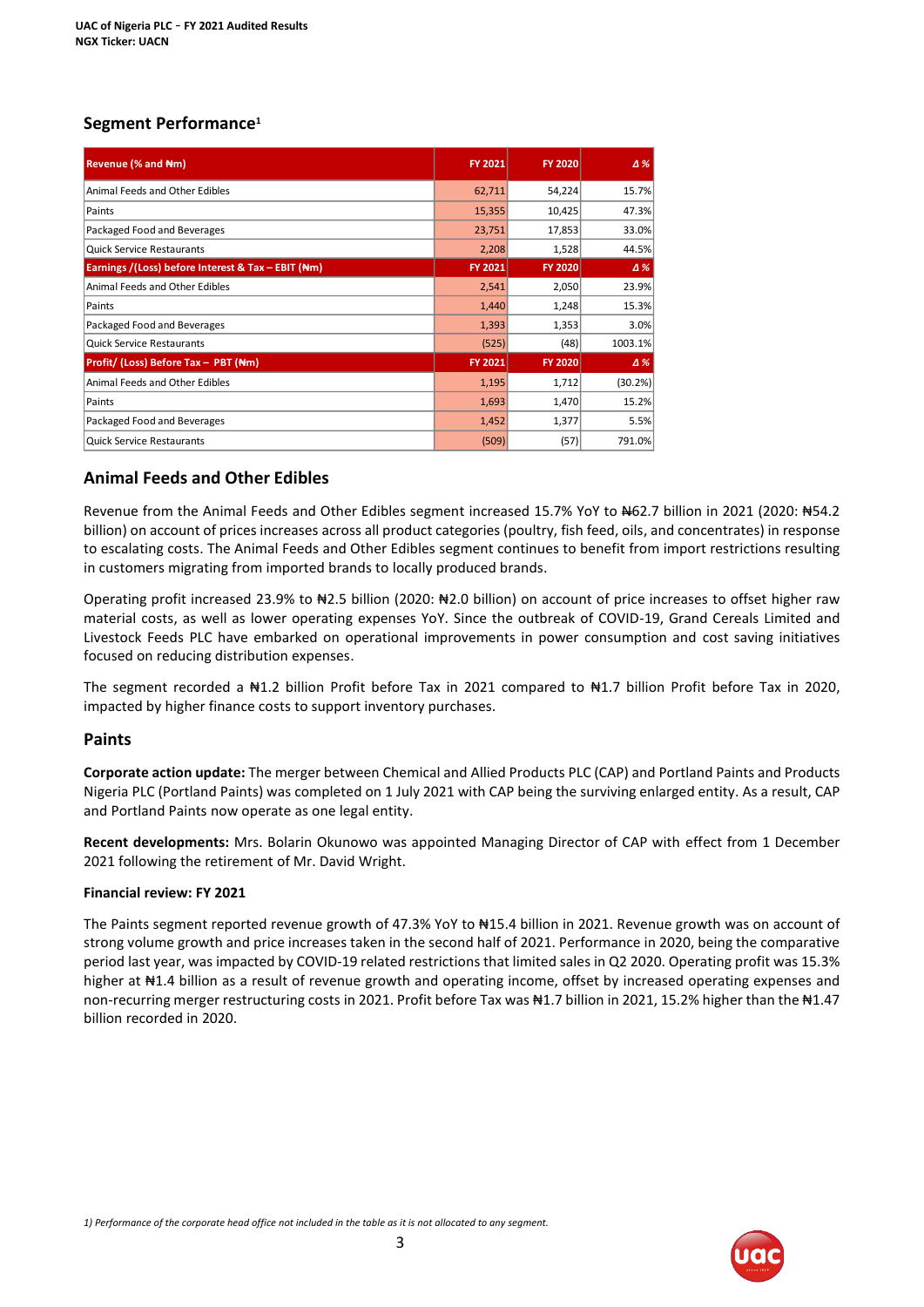# **Packaged Food and Beverages**

**Recent development:** UAC acquired Tiger Brands Limited's minority shareholding (49%) in UAC Foods Limited (UFL) for a cash consideration of N3.92 billion in September 2021. UFL is now a wholly owned subsidiary of UAC.

### **Financial review: FY 2021**

The Packaged Food and Beverages segment recorded 33.0% YoY revenue growth to ₦23.8 billion in 2021 (2020: ₦17.9 billion) due to volume growth across all categories (snacks, spring water, and ice cream). Volume growth was supported by improved distribution in Southern Nigeria, increased product mix shift to recently introduced larger 100g Gala SKU, as well as additional spring water capacity. Operating profit increased by 3.0% in 2021 to #1.4 billion (2020: #1.4 billion) supported by revenue growth. Profit before Tax increased by 5.5% to #1.5 billion (2020: #1.4 billion).

## **Quick Service Restaurants**

Revenue from the Quick Service Restaurants segment (QSR) increased 44.5% YoY to ₦2.2 billion in 2021 (2020: ₦1.5 billion) driven by growth in sales of company-owned restaurants (corporate stores) and improved performance of existing stores vs 2020 when there were movement restrictions relating to COVID 19. The segment recorded a N525 million operating loss in 2021 (2020: ₦48 million loss) impacted by the higher cost environment resulting in higher cost of sales and higher operating expenses and investments in talent to drive the company's growth ambitions. The QSR segment recorded a ₦509 million Loss before Tax in 2021, against a ₦57 million Loss before Tax in 2020.

## **Associate: Real Estate (UPDC - 43% ownership)**

UPDC's 2021 revenue was N825 million compared to the N1.7 billion recorded in 2020 as a result of reduced property stock for sale as the company rebuilds its development pipeline. Revenue declined primarily on account of lower property sales at #462 million compared to 2020 of #1.3 billion (64%), lower rental income and management fees on rent of #41 million compared to 2020 of ₦ 96 million (58%). UPDC recorded an operating loss of ₦890 million in 2021 (2020: ₦713 million operating loss). Net finance cost decreased by N760 million (-51% YoY) to N718 million following the redemption of a 5-year bond which was refinanced via a shareholder loan in April 2021. Loss before Tax for 2021 was ₦1.6 billion compared to the ₦263 million Loss before Tax recorded in 2020 (supported by the fair value gain on UPDC REIT which was recognised in 2020).

# **Associate: Logistics (MDS Logistics – 43% ownership)**

MDS Logistics' revenue increased 8% YoY to ₦8.6 billion in 2021 from ₦8.0 billion in 2020, driven by increase in pharma logistics and haulage services. Operating profit was 66% lower YoY at ₦293 million (2020: ₦875 million) on account of higher cost of sales (+14% YoY) due to increase in vehicle expenses and higher administrative expenses (+61% YoY). MDS Logistics recorded a Loss before Tax of #163 million in 2021 compared to a Profit before Tax of #289 million in 2020.

# **Results Conference Call**

Management will host an investor and analyst conference call on Wednesday, 6 April 2022 at 3pm WAT to present and discuss the Group results. The presentation and conference call details are available on our website [\(www.uacnplc.com\)](http://www.uacnplc.com/). Please direct any questions regarding the conference call to UAC Investor Relations, via e-mail, at [Investorrelations@uacnplc.com](mailto:Investorrelations@uacnplc.com)

## **For more information, please contact**

Funke Ijaiya-Oladipo Group Finance Director [Investorrelations@uacnplc.com](mailto:Investorrelations@uacnplc.com) +234 906 269 2908 [www.uacnplc.com](http://www.uacnplc.com/)